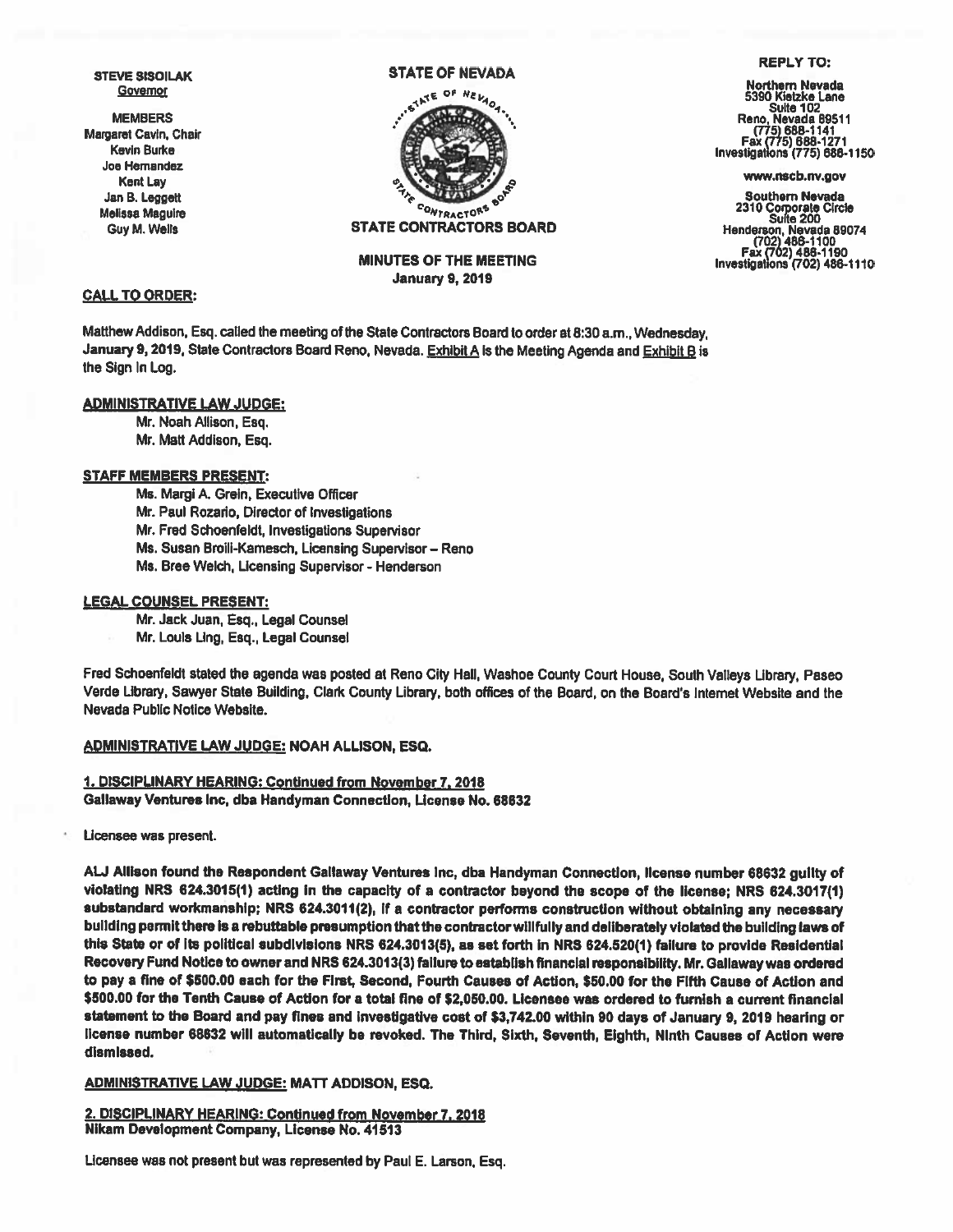# NEVADA STATE CONTRACTORS BOARD MINUTES OF JANUARY 9. 2019 PAGE 2

The following Agency Exhibit was entered:

Exhibit 1 — Board's Hearing File

AU Addison accepted the stipulated agreemen<sup>t</sup> between both parties and orders as follows, Nikam Development Company, license number <sup>41513</sup> was found guilty of violating NRS 624.3014(2)(b) combining or conspiring with an unlicensed person to perform an unauthorized act; NRS 624.3014(2)(a) aiding or abetting an unlicensed person to evade the provisions of this chapter; NRS 624.302(7) faIlure to comply with <sup>a</sup> written reques<sup>t</sup> of the Board; NRS 624.3013(1) failure to keep records and NRS 624.3013(3) failure to establish financial responsibility. Mr. Azouz stipulated to pay <sup>a</sup> fine of \$200.00 for the Second Cause of Action, \$500.00 for the Third Cause of Action, \$1,000.00 for the Fourth Cause of Action, \$250.00 for the Sixth Cause of Action and \$500.00 for the Seventh Cause of Action for <sup>a</sup> total fine of \$2,450.00 and investigative cost of \$2,018.00 to be paid within 60 days of January 9, 2019 hearing or license number 41513 will automatically be revoked. The First and Fifth Causes of Action were dismissed. Licensee shall place its license on inactive status and if licensee seeks to reinstate Its license, <sup>a</sup> current financial statement and bond shall be provided.

### 3. DISCIPLINARY HEARING:

Neil Earl Schultz, Owner/Qualified individual dba, Schultz Construction, License No. 0006673A

Licensee was not presen<sup>t</sup> but was represented by Jeff Spencer, Esq.

The following Agency Exhibit was entered:

Exhibit 1 - Board's Hearing File

AU Addison accepted the stipulated agreemen<sup>t</sup> between both parties and orders as follows, Neil Earl Schultz, dba Schultz Construction, license number 0006673A was found guilty of violating NRS 624.3015(1) acting in the capacity of <sup>a</sup> contractor beyond the scope of the license; NRS 624.302(7) failure to comply with <sup>a</sup> written reques<sup>t</sup> of the Board; NRS 624.3011(1)(b)(1) failure to comply with the building laws of the state; NRS 624.3013(5), as set forth in NRS 624.520(1) failure to provide Residential Recovery Fund Notice to owner; NRS 624.3014(2) aiding or abetting an unlicensed person to evade the provisions of this chapter and NRS 624.3013(3) failure to establish financial responsibility. Mr. Schultz stipulated to pay <sup>a</sup> fine of \$250.00 for the First Cause of Action, \$1,000.00 for the Second Cause of Action, \$1,000.00 for the Fourth Cause of Action, \$50.00 for the Fifth Cause of Action, \$100.00 for the Sixth Cause of Action and \$500.00 for the Eighth Cause of Action for <sup>a</sup> total fine of \$2,900.00 and investigative cost of \$2,087.00 to be paid within 60 days of January 9, 2019 hearing or license number 0006673A will automatically be revoked. The Third and Seventh Causes of Action were dismissed. Licensee shall place its license on inactive status and if licensee seeks to reinstate its license, <sup>a</sup> current financial statement and bond shall be provided.

4. DISCIPLINARY HEARING-DEFAULT HEARING:

<sup>R</sup> <sup>M</sup> Enterprises LLC, dba Ruby Mountain Woodworking, License No. 61547

Licensee was not present.

The following Agency Exhibit was entered:

Exhibit 1 — Board's Hearing File

AU Addison found the Respondent <sup>R</sup> <sup>M</sup> Enterprises LLC dba, Ruby Mountain Woodworking, license number 81547 in default and adopted the Findings of Fact and Conclusions of Law as set forth in the Administrative complaint. Licensee was found guilty of NRS 624.3015(2) for bidding to contract or contracting for <sup>a</sup> sum for one construction contract or project in excess of the limit placed on the license by the Board; NRS 624.3014(1)(a) by acting In the capacity of <sup>a</sup> contractor under any license issued hereunder excep<sup>t</sup> in the name of the licensee as set forth upon the license; NRS 624.302(2)(7) by failing to comply with <sup>a</sup> written citation issued pursuan<sup>t</sup> to NRS 624.341 wIthin the time permitted for compliance set forth in the citation and NRS 624.3013(3) failure to establish financial responsibility. The Licensees have flied Chapter 13 Bankruptcy. License number 81547 was revoked. Respondent shall pay <sup>a</sup> fine of \$1,000.00 for the First Cause of Action, \$100.00 for the Second Cause of Action, \$50.00 for the Third Cause of Action and \$500.00 for the Fourth Cause of Action for <sup>a</sup> total fine in the amount of \$1,650.00 and reimburse the Board for Investigative costs of \$2,680.00 and any claims and associated expenses that may be paid out of the Residential Recovery Fund.

5. DISCIPLINARY HEARING:

Al Builder Investments Inc., License No. 75968

Licensee was not presen<sup>t</sup> but was represented by Jeff Spencer, Esq.